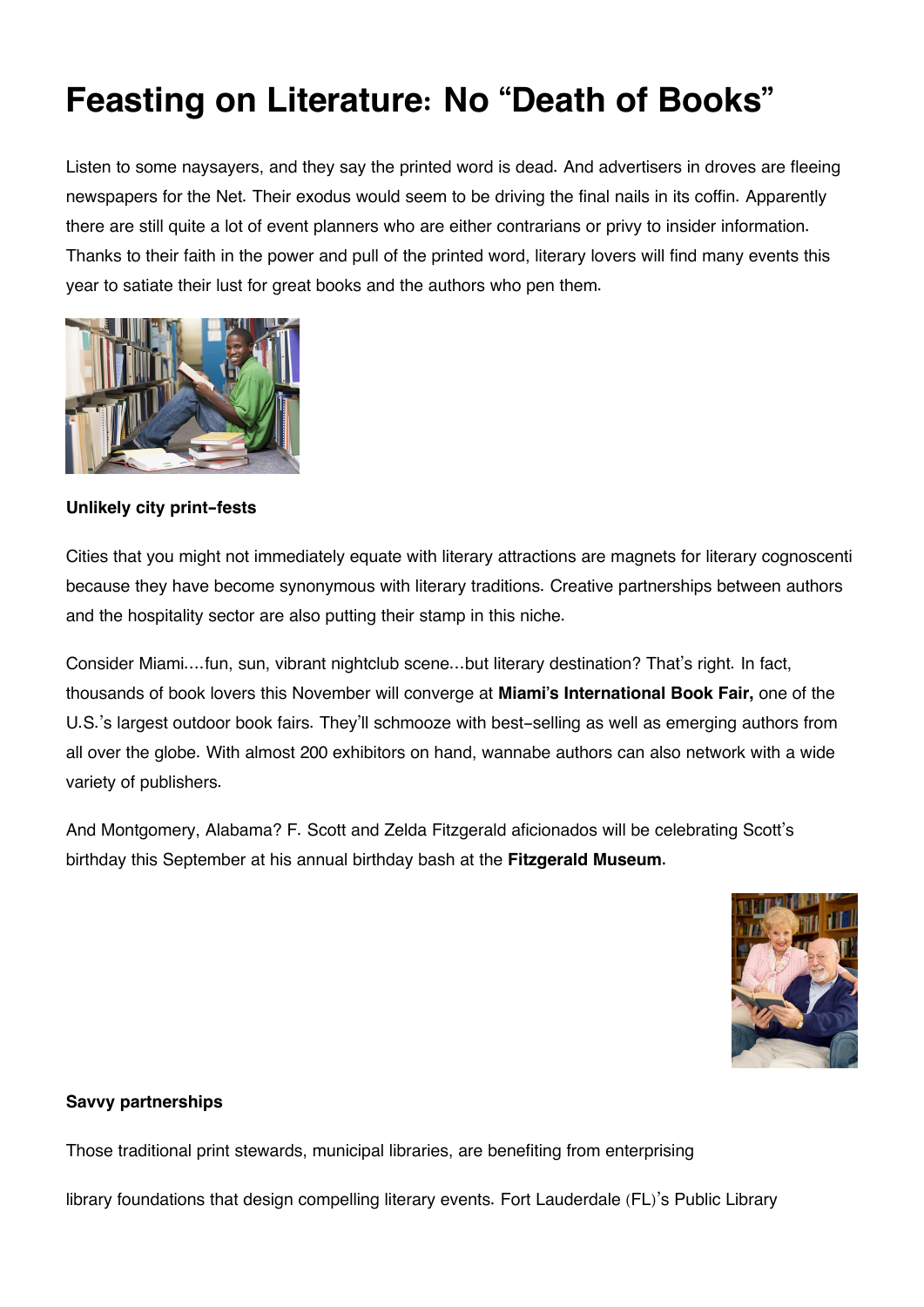Foundation sponsors a **Literary Feast** that brings authors and book lovers together for two days of book signings, cocktail receptions and an outreach program where authors discuss their works with local high school students.

In San Antonio (TX), inventive mash-ups of culinary arts and great literary works are creating some fascinating venues. The San Antonio Public Library Foundation's **Literary Feast** dinners, held February through March around the city, included such concepts as a dinner where a stellar group of chefs and authors based their theme dinner around Dr. Kolleen Guy's book, When Champagne Became French: Wine and the Making of a National Identity.



For sheer scale and length of events, Richmond, Virginia's **Poe** (as in Edgar Allen Poe) **Bicentennial** is in its own league. A network of Virginia-based historic sites, museums, libraries and performing arts organizations are collaborating throughout 2009, hosting performances, exhibits, and books signings that celebrate Poe's works and life. The hotel chain Hampton Hotels' Save a Landmark program even restored the Poe Museum's eighty year-old garden where plants related to Poe's books still grow.

### **For more information**

Miami International Book Fair: November 8th-15th, 2009

Fitzgerald-Museum: September 19th, 2009

Fort Lauderdale's Literary Feast: March

San Antonio Public Library Foundation Literary Feast, February through April

Poe Revealed, the Edgar Allen Poe Bicentennial, throughout 2009

### **By Patricia Kutza**

Patricia Kutza is a U.S. travel, business and technology journalist based in the San Francisco Bay region. She crafts features for such outlets as Bay Area Kids Magazine, Excell, Acura, Journeys, Executive Traveler, and San Joaquin Magazines.